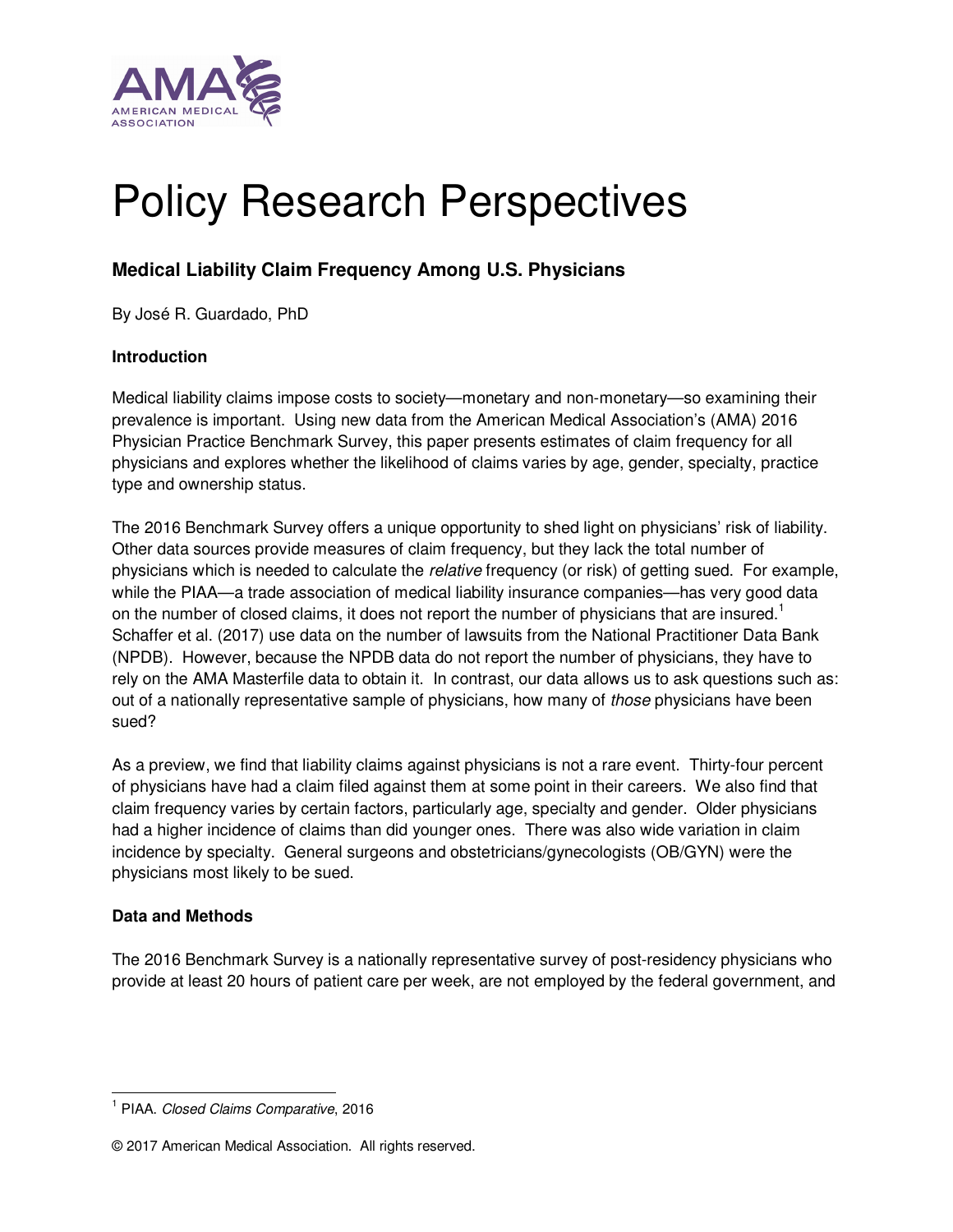practice in one of the 50 U.S. states or the District of Columbia (Kane 2017). The data include 3500 physicians with a response rate of 36 percent.<sup>2</sup>

This paper relies on three questions in the 2016 Benchmark Survey aimed at collecting information on medical liability claim frequency:  $\hat{\theta}$  whether any claims have been filed against the physician during his/her career,  $i\hat{\theta}$  the number of claims filed against the physician during his/her career and  $i\hat{\theta}$ the number of claims filed in the twelve months prior to the survey.<sup>3</sup> This paper uses the terms "lawsuits" and "claims" interchangeably.

It should be noted that getting sued is not necessarily indicative of medical error. To shed light on this, consider that data from the PIAA show that 68 percent of claims that closed in 2015 were dropped, dismissed or withdrawn, and out of the 7 percent of claims that were decided by a trial verdict, 88 percent were won by the defendant. $4$  Thus, this paper's focus is not on whether physicians make medical errors, but rather simply on whether they had liability claims filed against them.

The analysis begins with a presentation of population estimates of claim frequency. We report descriptive statistics measuring the extent of claims against all physicians as well as by age, gender, specialty, practice type and physician ownership status. This descriptive analysis also gives us a first glimpse at whether there is any variation in claim incidence by those different categories.

Although population estimates are very useful in their own right, we complement them with analyses that allow us to look at the correlation between a specific characteristic (e.g. gender) and claim incidence, while controlling for other important factors (e.g. specialty). While the descriptive analysis looks at the correlations between claim frequency and individual characteristics separately, this more systematic regression analysis looks at all of those correlations simultaneously.

# **Results**

 $\overline{a}$ 

# Descriptive Results – Population Estimates

In this section, we present population estimates of medical liability claim frequency for all physicians as well as by age, gender, specialty and practice arrangements. The results show similar patterns across age, gender and specialty as those found in Kane (2010), who used data from 2007-2008. However, due to significant differences in survey methodologies, we cannot compare changes in claim incidence over time.

Table 1 presents the results for all physicians and by age and gender. It shows the percentage of physicians who had any medical liability claims filed against them. It also reports the fraction of

<sup>&</sup>lt;sup>2</sup> The survey includes weights to account for the probability of selection into the sample, to adjust for non-resolution of eligibility status, non-response, and differences between respondents and the population. All population estimates presented here are weighted. For a more detailed description of the survey methodology, see Kane (2017).

 $^3$  About 8 percent of the final 3500 sample resulted in missing observations—"don't know" or "prefer not to answer" responses to the liability questions, resulting in Ns ranging from 3145 to 3211.

<sup>&</sup>lt;sup>4</sup> PIAA. Closed Claims Comparative, 2016 and author's calculations of data from that report.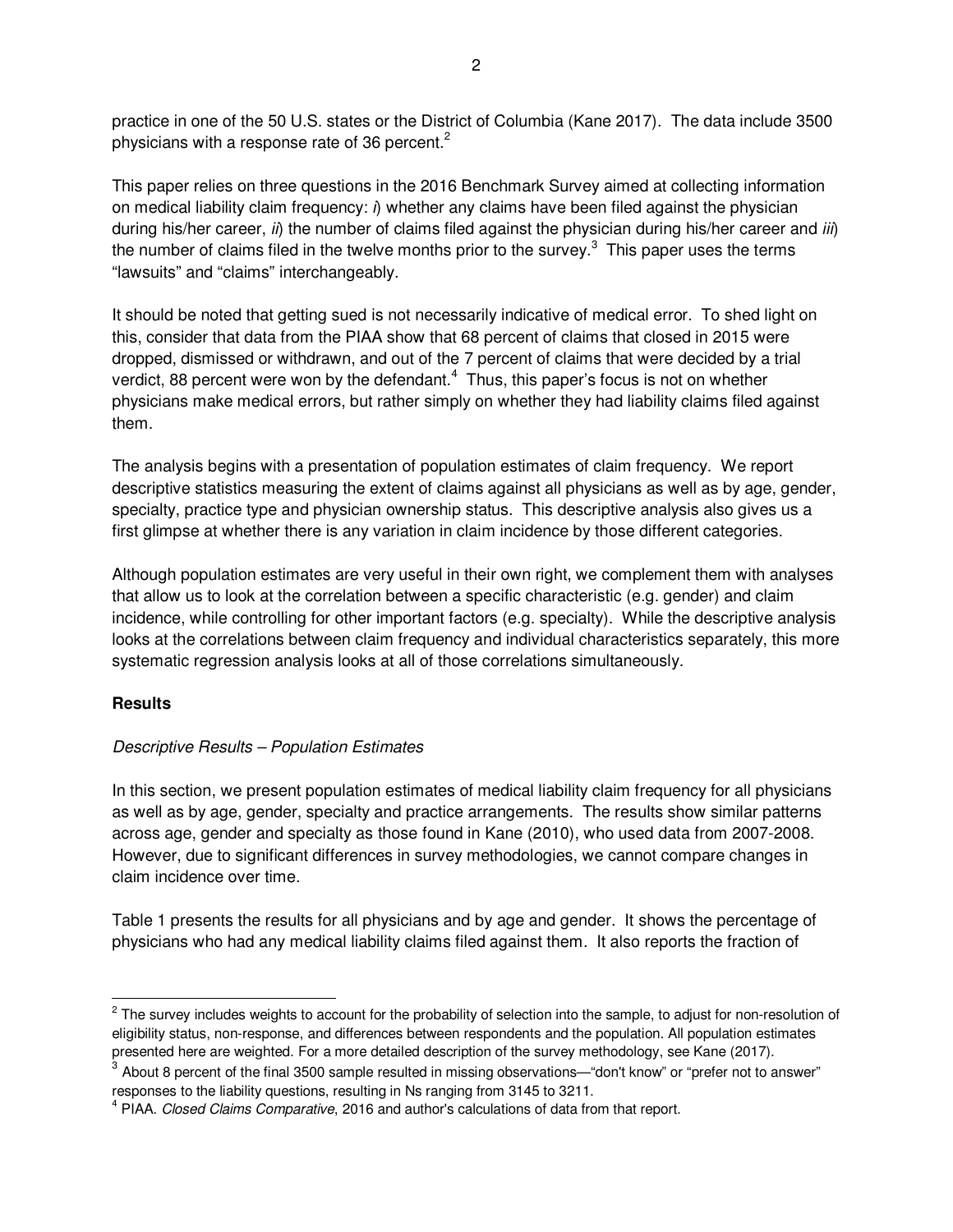physicians who have been sued two or more times, the share who have been sued during the twelve months prior to the survey, and the average number of liability claims filed per 100 physicians.<sup>5</sup>

The results show that getting sued is not an uncommon event for physicians. Thirty-four percent of all physicians have been sued, and 16.8 percent have been sued two or more times. On average 68 liability claims were filed per every 100 physicians. Because of the narrower time frame, the fraction of physicians who have been sued recently is much lower. Column 3 shows that only 2.3 percent of physicians were sued in the last year.

The probability of getting sued increases with age. This is not surprising given that older physicians have had more exposure to risk of lawsuits because they have been practicing for longer periods of time. Whereas 8.2 percent of physicians under the age of 40 have been sued, almost half of physicians over the age of 54 have been. The probability of being sued two or more times and the average number of claims filed against physicians increase with age as well. Although fewer than 2 percent of physicians under 40 have been sued at least twice, this fraction rises to 28.0 percent for physicians ages 55 and over. The final column shows that while 10 claims per 100 physicians had been filed against physicians under 40, this number increases to 109 claims for those over 54. Finally, there is less variation by age in the probability of having been sued recently. Fewer than 3 percent of physicians were sued in the last year regardless of their age.

There is also variation in claim frequency by gender. Female physicians were less likely to be sued than their male counterparts. Almost 40 percent of male physicians have been sued over the course of their careers, compared to 22.8 percent of women. While 20.4 percent of male physicians had at least two claims filed against them, 9.7 percent of female physicians did. On average, women had about half the number of claims filed against them (41 per 100) than did male physicians (82 per 100). As with age, however, there was little variation by gender in the likelihood of getting sued recently. The percentage of both men and women who were sued in the last year was just above 2 percent.

There are a number of apparent reasons why women are less likely to get sued than male physicians, such as differences in age and specialty.<sup>6</sup> In separate analyses, we find that women physicians tend to be younger than their male counterparts so they have been in practice for a shorter period of time and thus have had less exposure to liability risk.<sup>7</sup> Thus, lower age is one explanation for part of the gender differential in claim frequency. We also find that with one exception (OB/GYN), women tend to practice in lower risk specialties than their male counterparts. In short, just controlling for age and specialty largely reduces the gender differential in claim incidence.

Table 2 also shows wide variation in claim frequency by specialty. Psychiatrists and pediatricians were the least likely among the specialties to be sued. Sixteen percent of psychiatrists and 17.8 percent of pediatricians have been sued, and about 6 percent of physicians in those specialties have been sued two or more times. At the other end of the distribution, general surgeons and OB/GYNs

 $\overline{a}$ 

 $\frac{5}{3}$  This last statistic is simply the average number of claims per physician multiplied by 100.

<sup>&</sup>lt;sup>6</sup> See the AMA's Physician Characteristics and Distribution in the US, 2015 Edition, which reports physician distribution by gender, age and specialty.<br><sup>7</sup> Results not shown.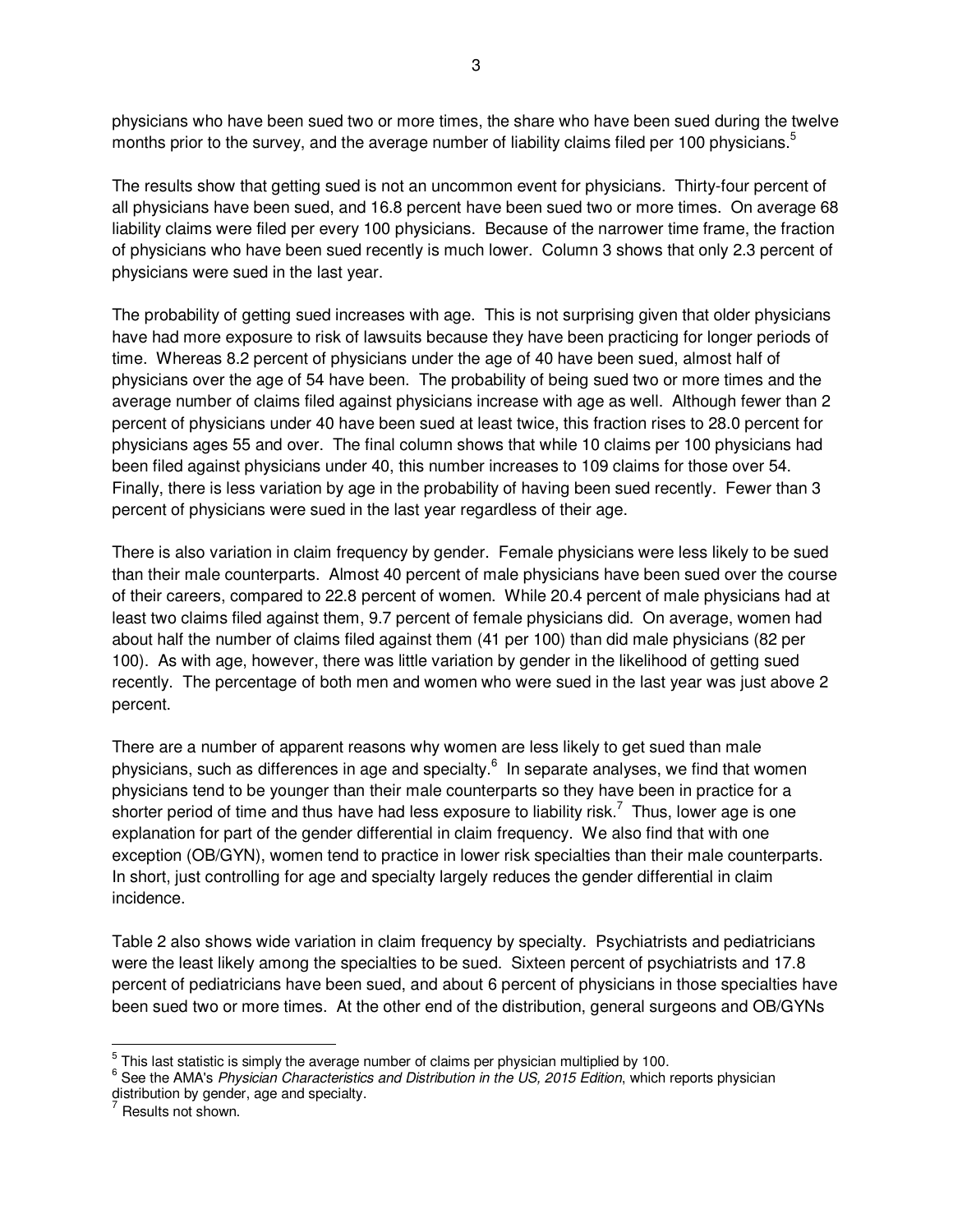were the most likely to be sued. Over 63 percent of general surgeons and OB/GYNs had a claim filed against them. Half of general surgeons and 44.1 percent of OB/GYNs were sued two or more times. Among OB/GYNs, there was an average of 162 claims filed per every 100 physicians, and the number among general surgeons surpasses 200. Although in general there was low incidence and little variation by specialty in getting sued recently, general surgeons and OB/GYNs also stood out, with 8.0 percent and 6.7 percent, respectively, getting sued in the last year.

Table 3 reports percentages of physicians who have been sued by both age and specialty. This analysis also reveals wide variation in claim frequency. One notable finding is that before they turn 55, over half of general surgeons and OB/GYNs have already been sued. Also noteworthy is that of those over 54, over three quarters of physicians in those specialties had at least one claim filed against them. Even older family practitioners had a high claim incidence, with more than half of those over 54 getting sued at some point in their careers.

In contrast to the findings by age, gender and specialty, there is much less variation in claim frequency by type of practice and physician ownership status (Table 4). In general, these results suggest that solo practitioners have a somewhat higher claim frequency than physicians in other practice types. About 30 percent of physicians employed in hospitals and those who are in multispecialty groups have been sued, compared to 40.4 percent of solo practitioners. Solo practitioners also had a higher average number of claims filed against them (89 per 100) than physicians in other practice types.

Employed physicians had a somewhat lower claim frequency than owners and independent contractors. Thirty-seven percent of both owners and independent contractors had a claim filed against them. In contrast, the share among employees was 30.1 percent.

#### Regression Analysis of Medical Liability Claim Frequency

The analysis in the previous section showed that having liability claims filed against physicians is not rare. It also revealed that the chance of getting sued varies by age, gender and specialty, and to a much lesser extent, by practice type and ownership status. However, those descriptive analyses do not allow one to control for correlations among the specific characteristics themselves. For example, while they show that men are more likely to be sued than women, we also know that male physicians tend to practice in higher risk specialties. Therefore, in this section we complement those analyses with an analysis that looks at the correlation between a specific characteristic (e.g. gender), while controlling for other important factors. To illustrate, the following more systematic regression analysis allows us to assess whether women are still less likely to be sued than men after controlling for their age, specialty and practice arrangements.

Regression results of the probability of being sued, being sued two or more times and the average number of claims per 100 physicians are presented in columns 1 through 3 of Table 5, respectively. The first results we discuss are the estimates by age. For ease of presentation, we compare the claim frequency of older (age 40-54 and 55+) to younger physicians (under 40). These results corroborate the results from the descriptive analysis above. Age is still strongly positively correlated with claim frequency, and the sizes of the differences do not change much when controlling for other factors. Again this is not surprising given that older physicians have had more exposure to liability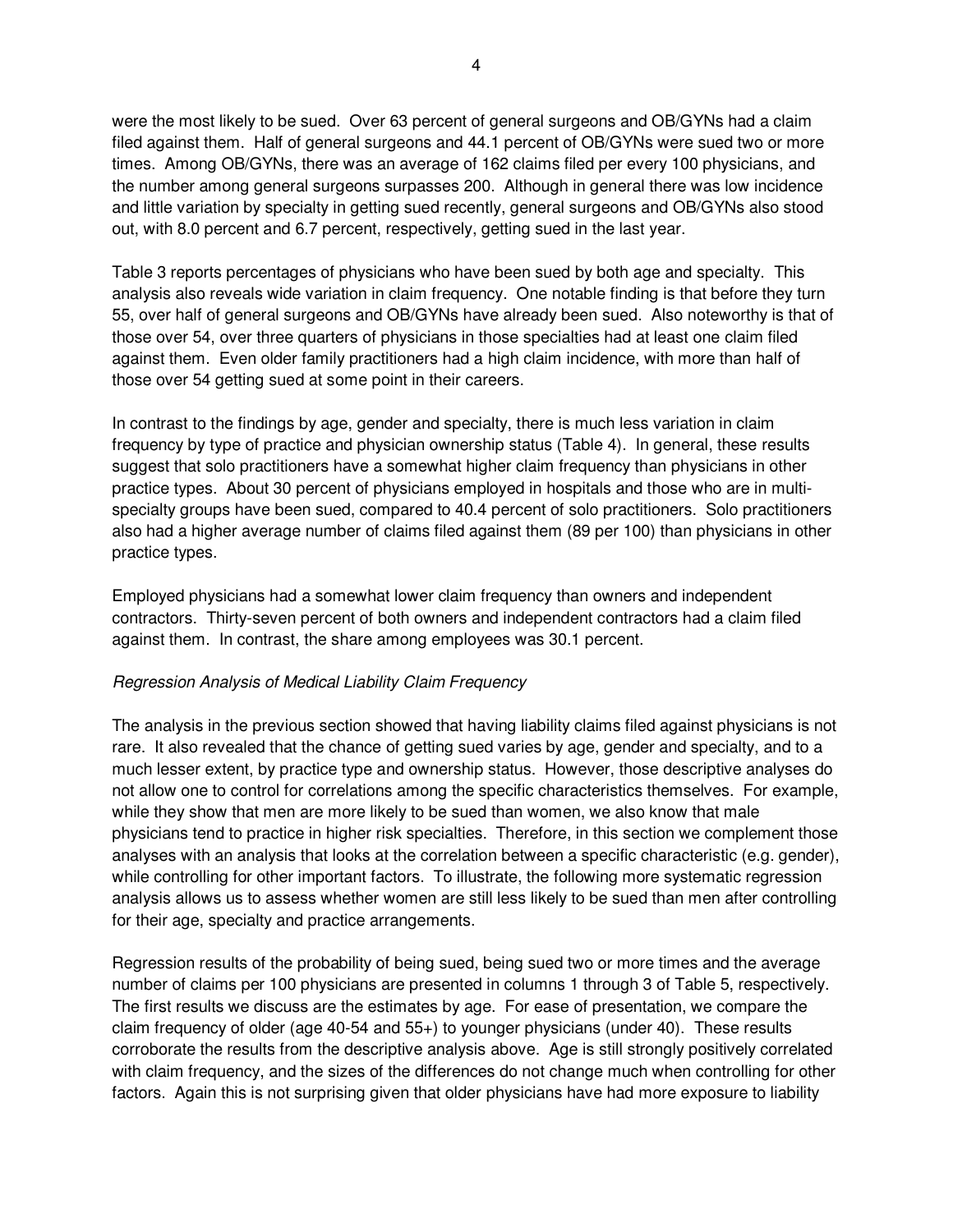risk. Compared to physicians under 40, those 40-54 were 19.5 percentage points and those 55 and over were 39.4 percentage points more likely to have been sued. The probabilities of being sued two or more times and the average number of claims are also higher for older physicians.

Consistent with the results from the descriptive analysis, women were still less likely to have claims filed against them than their male counterparts. Interestingly, however, the size of those differences shrinks substantially, suggesting that other factors—in particular age and specialty—are responsible for a significant part of the gender differentials reported in Table 1. Controlling for age and specialty reduces the gender differential in getting sued by about 6 percentage points, or roughly 40 percent.<sup>8</sup> Table 5 shows that women were 8.7 percentage points less likely to have been sued and had about 23 fewer claims per 100 physicians than male physicians.

We still find wide variation in claim frequency by specialty after controlling for other factors. We compare claim incidence in different specialties to internists. General surgeons, OB/GYNs, emergency medicine physicians, surgical subspecialists and, to a lesser extent, radiologists had a higher incidence of claims than internists. In contrast, pediatricians and psychiatrists have lower claim frequency. General surgeons and OB/GYNs have the highest incidence of claims. For example, OB/GYNs were 34 percentage points more likely to have been sued and 32.5 percentage points more likely to have been sued two or more times than internists.

Turning to the results by type of practice, in contrast to the findings from the simple analysis above which suggested a somewhat higher claim frequency among solo practitioners, here we find no evidence of variation. Compared to single-specialty physicians, those in other practice types (including solo practitioners) are no more or less likely to have been sued. Solo practitioners may have had more claims filed against them than those in single-specialty groups, but the estimate is not statistically significant. This suggests that the differences reported in Table 4 were due to other factors for which we are now controlling.

Finally, we turn to the results by physician ownership status. The interesting finding here is that, in contrast to the results from the simple analysis in Table 4 which show that employed physicians had a somewhat lower incidence of claims than owners, here we find some opposing evidence. First, employed physicians were no more or less likely than owners to have been sued. Second, employees were actually a bit more likely (3 percentage points) than owners to have had two or more claims filed against them, and they had 12 more claims per 100 physicians than did owners. It is not clear why employees would have more claims than owners. A separate analysis shows that these findings are driven by employed physicians in single specialty groups—in particular, a few physicians with a relatively large number of claims. $^9$ 

 $\overline{a}$ 

<sup>&</sup>lt;sup>8</sup> This is from a comparison of *unweighted* unadjusted and adjusted (regression) estimates. Note that the unadjusted estimates in Table 1 are weighted, whereas the regression estimates (Table 5) are not so they are not directly comparable. Not weighting the unadjusted estimates reduces the 16.59 percentage point gender difference in Table 1 by about 1.67 percentage points, to 14.92, which is what we compare to the 8.7 percentage point difference estimated by the regression.

<sup>&</sup>lt;sup>9</sup> Results not shown.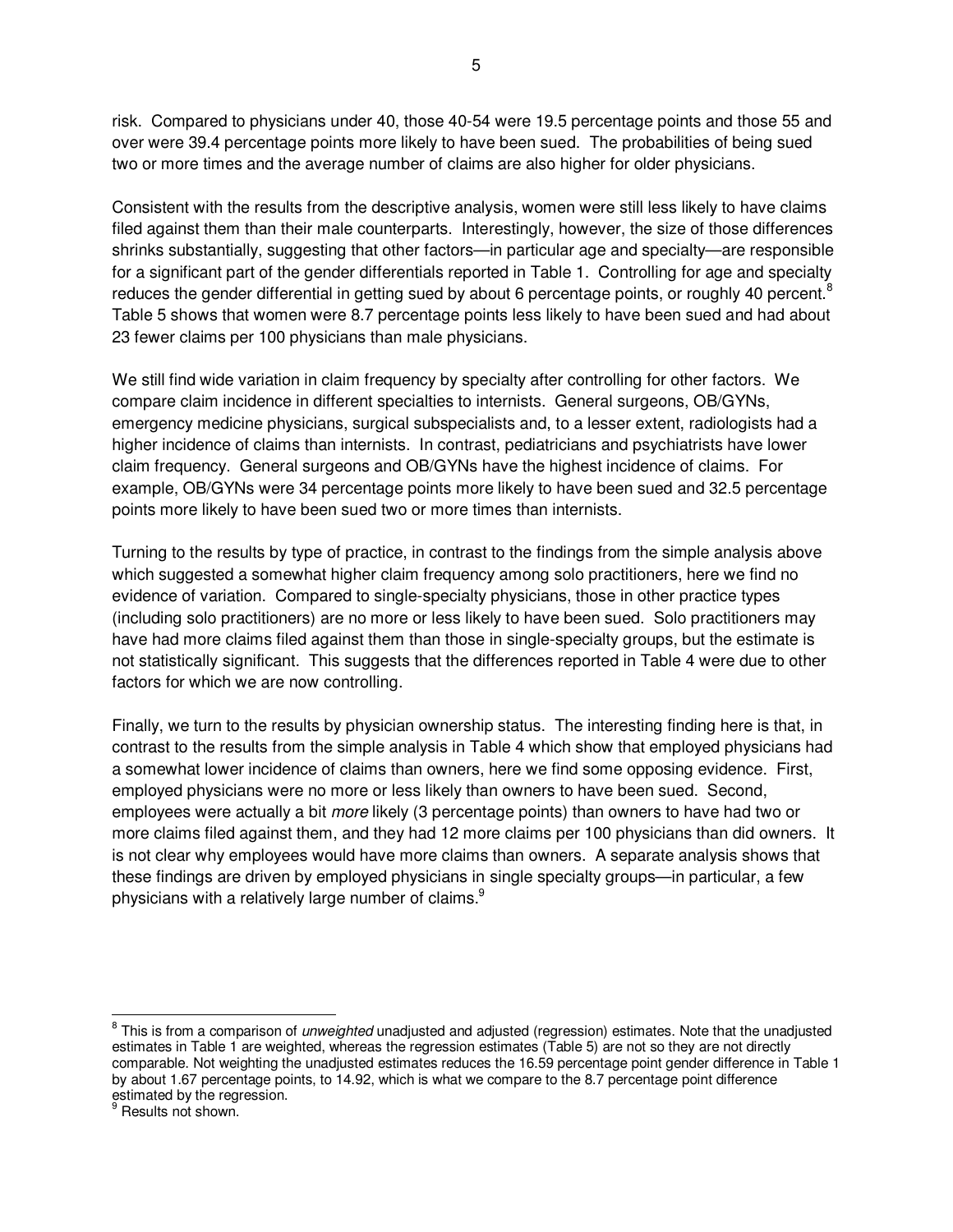# **Conclusion**

Using data from the 2016 Benchmark Survey, this paper presents population estimates of medical liability claim frequency for all physicians as well as by age, gender, specialty, practice type and physician ownership status. Those data are complemented by a regression analysis that examines the correlation between a given characteristic (e.g. gender) and liability risk, while controlling for other important factors. We note that getting sued is not necessarily indicative of medical error.

We find that over a third of all physicians have been sued at some point in their careers. Due to the narrower time frame, there was a low (2.3 percent) chance of getting sued in the last year.

Older physicians had a much higher incidence of claims than younger physicians. Controlling for other factors, physicians 55 and older were about 40 percentage points more likely to have been sued than physicians under 40.

Women had lower claim frequency than male physicians. Controlling for other factors shrinks the differentials substantially, though women were still 8.7 percentage points less likely to have been sued than their male counterparts.

General surgeons, OB/GYNs and, to a lesser extent, emergency medicine physicians and surgical subspecialists had a relatively high incidence of claims. General surgeons and OB/GYNs had an over 30 percentage point higher probability of being sued and getting sued two or more times than did internists. Psychiatry and pediatrics were the relatively lower risk specialties.

It is not rare for physicians to have liability claims filed against them. Physicians' liability risk is significant. We also find variation in claim frequency by certain characteristics. Gender, and especially age and specialty are strong predictors of claim incidence. There are plausible reasons why we would expect at least some of these findings. Women physicians are relatively younger and tend to work in lower risk specialties; older workers have had more exposure to liability claims; and some specialties are inherently more risky than others. More research is needed to better understand the extent of these correlations and why they arise.

AMA Economic and Health Policy Research, December 2017 **2017-5** 2017-5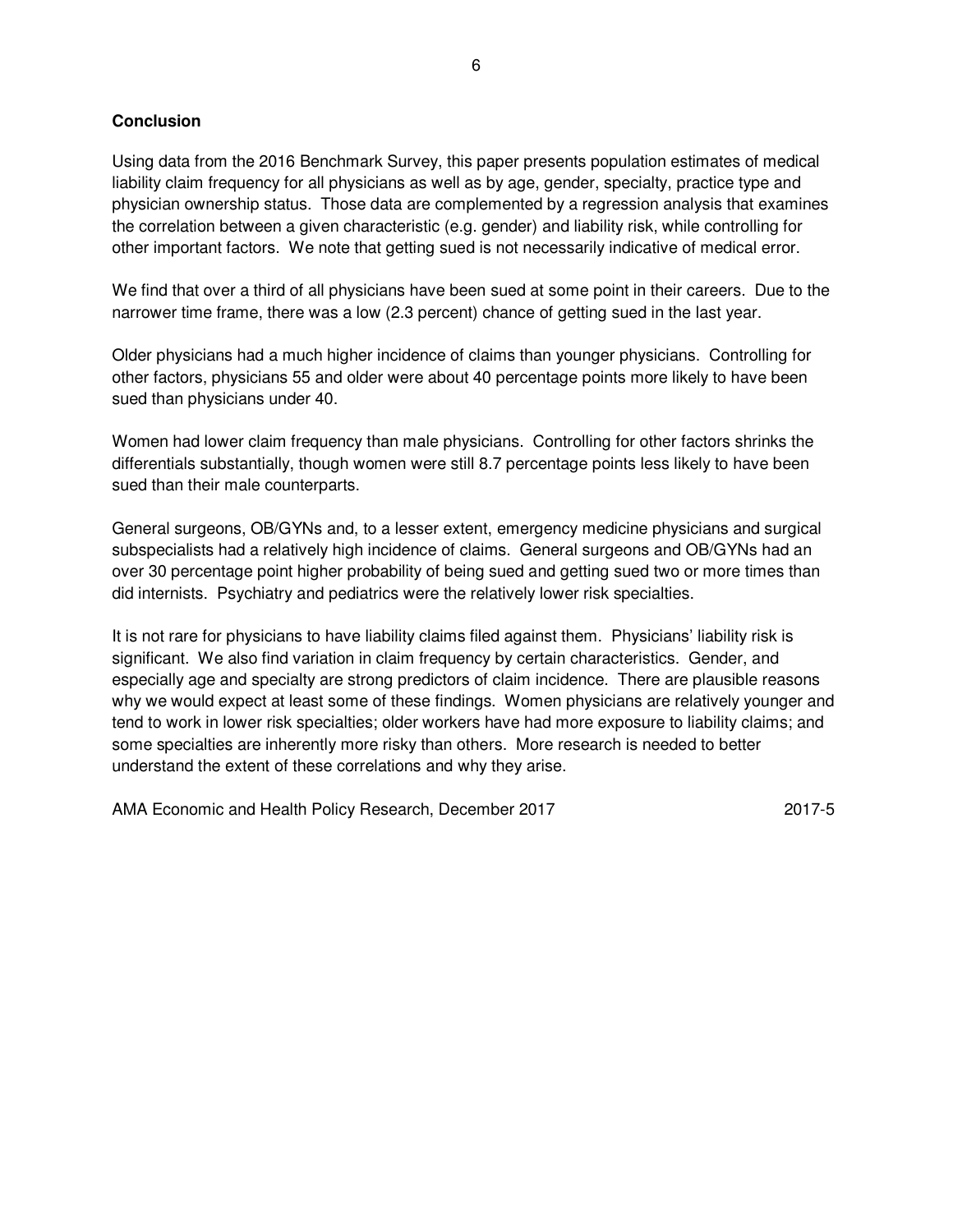## **References**

Kane, CK. Updated data on physician practice arrangements: physician ownership drops below 50 percent. Chicago (IL): American Medical Association; 2017 [cited 2017 Nov 14]. (Policy Research Perspectives 2017-2). Available from https://www.ama-assn.org/sites/default/files/mediabrowser/public/health-policy/PRP-2016-physician-benchmark-survey.pdf.

Schaffer, AC. Jena, AB. Seabury, SA. Singh, H. Chalasani, V. Kachalia, A. Rates and characteristics of paid malpractice claims among US physicians by specialty, 1992-2014. JAMA Internal Medicine. 2017; 177(5): 710-718. Available from https://jamanetwork.com/journals/jamainternalmedicine/fullarticle/2612118.

Kane, CK. Medical liability claim frequency: a 2007-2008 snapshot of physicians. Chicago (IL): American Medical Association; 2010 [cited 2017 Nov 14]. (Policy Research Perspectives 2010-1).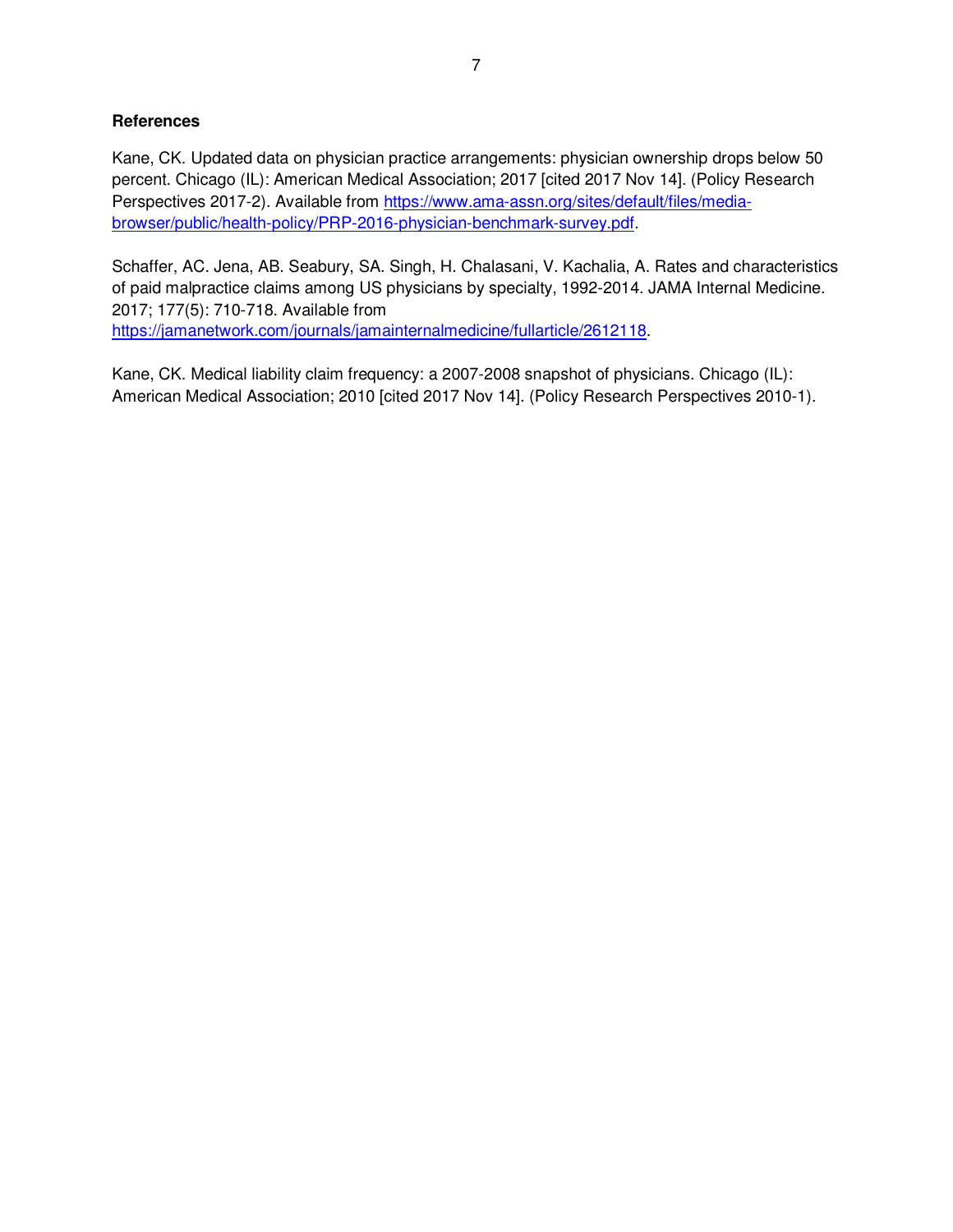|                 | Percentage of Physicians |          |                 | Number of Claims  |
|-----------------|--------------------------|----------|-----------------|-------------------|
|                 |                          | Sued     | Sued in Last 12 | per 100           |
|                 | <b>Ever Sued</b>         | 2+ Times | Months          | Physicians        |
|                 | $\left( 1\right)$        | (2)      | (3)             | $\left( 4\right)$ |
| All Physicians  | 34.0%                    | 16.8%    | 2.3%            | 68                |
|                 |                          |          |                 |                   |
| Under age 40    | 8.2%                     | 1.8%     | 1.2%            | 10                |
| Age $40-54$     | 28.7%                    | 11.6%    | 2.6%            | 50                |
| Age 55 and over | 49.2%                    | 28.0%    | 2.6%            | 109               |
|                 |                          |          |                 |                   |
|                 |                          |          |                 |                   |
| Men             | 39.4%                    | 20.4%    | 2.5%            | 82                |
| Women           | 22.8%                    | 9.7%     | 2.1%            | 41                |
|                 |                          |          |                 |                   |
| Observations    | 3211                     | 3145     | 3147            | 3145              |

# **Table 1. Medical Liability Claim Frequency by Physician Age and Gender, 2016**

Source: Author's tabulation of data from the AMA's 2016 Benchmark Survey.

| Table 2. Medical Liability Claim Frequency by Physician Specialty, 2016 |  |  |
|-------------------------------------------------------------------------|--|--|
|-------------------------------------------------------------------------|--|--|

|                                   | Percentage of Physicians |            |              | Number of      |
|-----------------------------------|--------------------------|------------|--------------|----------------|
|                                   |                          | Sued       | Sued in Last | Claims per 100 |
| Specialty                         | Ever Sued                | $2+$ Times | 12 Months    | Physicians     |
|                                   | (1)                      | (2)        | (3)          | (4)            |
|                                   |                          |            |              |                |
| Anesthesiology                    | 36.3%                    | 17.9%      | 1.3%         | 64             |
| Emergency medicine                | 51.7%                    | 25.7%      | $3.0\%$      | 108            |
| Family practice                   | 33.4%                    | 13.8%      | 1.1%         | 55             |
| General surgery                   | 63.2%                    | 50.1%      | 8.0%         | 205            |
| Internal medicine                 | 31.7%                    | 14.8%      | 3.1%         | 57             |
| Internal medicine sub-specialties | 25.5%                    | 11.0%      | 1.0%         | 44             |
| Obstetrics/Gynecology             | 63.6%                    | 44.1%      | 6.7%         | 162            |
| Pediatrics                        | 17.8%                    | 6.0%       | 1.0%         | 28             |
| Psychiatry                        | 16.1%                    | 5.9%       | 1.9%         | 25             |
| Radiology                         | 37.6%                    | 21.4%      | 0.4%         | 82             |
| Surgical sub-specialties          | 47.4%                    | 25.0%      | 3.3%         | 110            |
| Other specialties                 | 19.5%                    | 5.8%       | 2.5%         | 29             |
|                                   |                          |            |              |                |
| Observations                      | 3211                     | 3145       | 3147         | 3145           |

Source: Author's tabulation of data from the AMA's 2016 Benchmark Survey.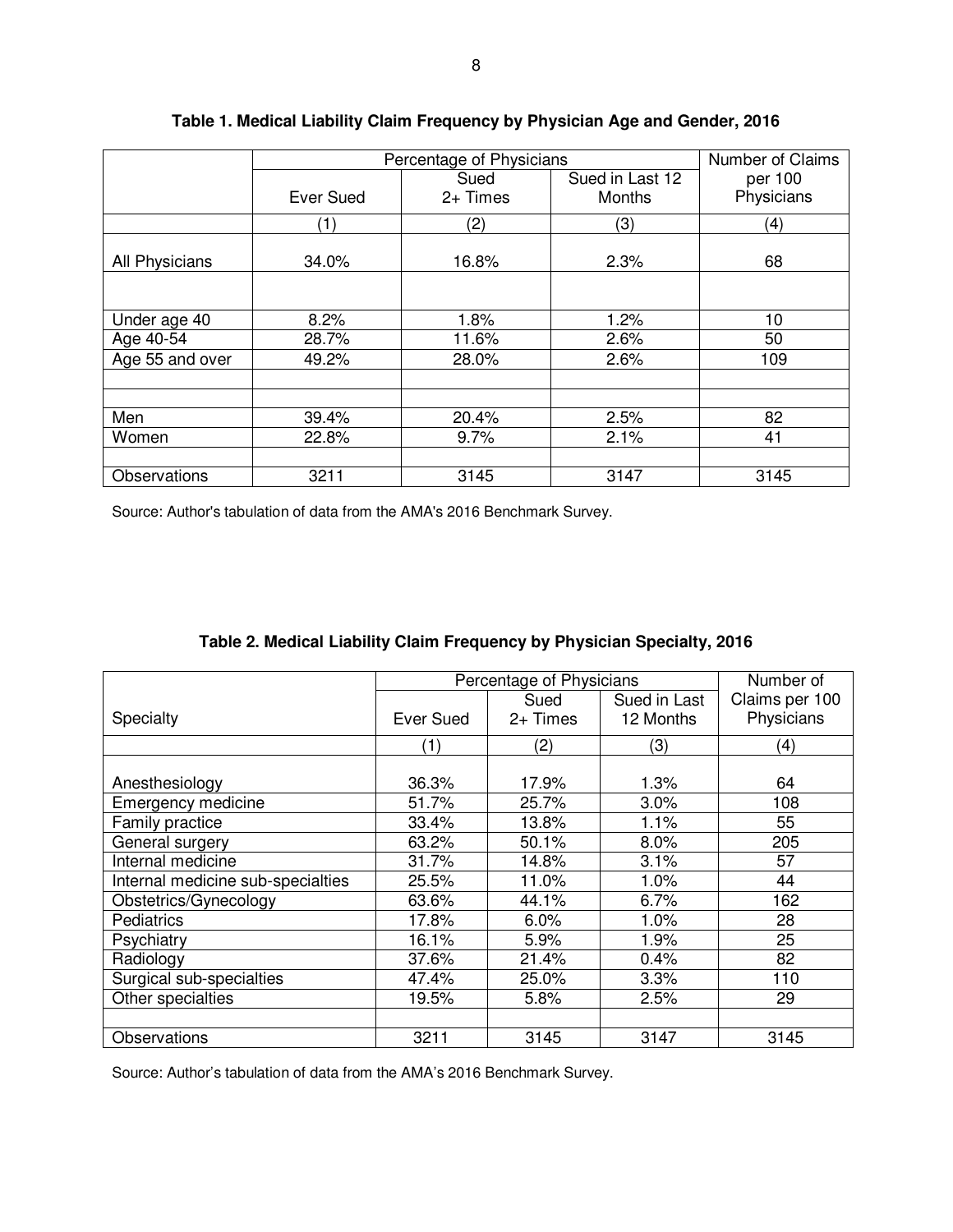| Specialty                         | Under Age 55 | Age $55+$ |  |
|-----------------------------------|--------------|-----------|--|
| Anesthesiology                    | 24.5%        | 51.4%     |  |
| Emergency medicine                | 41.3%        | 72.2%     |  |
| Family practice                   | 18.1%        | 51.4%     |  |
| General surgery                   | 54.8%        | 75.5%     |  |
| Internal medicine                 | 18.5%        | 45.6%     |  |
| Internal medicine sub-specialties | 14.7%        | 43.1%     |  |
| Obstetrics/Gynecology             | 53.7%        | 76.5%     |  |
| <b>Pediatrics</b>                 | 10.9%        | 27.9%     |  |
| Psychiatry                        | 8.7%         | 23.0%     |  |
| Radiology                         | 23.2%        | 53.5%     |  |
| Surgical sub-specialties          | 31.0%        | 67.4%     |  |
| Other specialties                 | 12.4%        | 33.2%     |  |
|                                   |              |           |  |
| Observations                      | 1977         | 1234      |  |

#### **Table 3. Percentage of Physicians Ever Sued by Age and Specialty, 2016**

Source: Author's tabulation of data from the AMA's 2016 Benchmark Survey.

|                            | Percentage of Physicians |            | <b>Number of Claims</b> |
|----------------------------|--------------------------|------------|-------------------------|
|                            |                          | Sued       | per 100                 |
|                            | Ever Sued                | $2+$ Times | Physicians              |
|                            | (1)                      | (2)        | (3)                     |
| Practice type              |                          |            |                         |
| Solo practice              | 40.4%                    | 21.2%      | 89                      |
| Single specialty group     | 34.9%                    | 17.5%      | 68                      |
| Multi-specialty group      | 29.5%                    | 14.1%      | 59                      |
| Direct hospital employee   | 29.3%                    | 15.2%      | 62                      |
| Other <sup>1</sup>         | 33.5%                    | 14.7%      | 62                      |
|                            |                          |            |                         |
| Physician ownership status |                          |            |                         |
| Owner                      | 37.4%                    | 18.6%      | 75                      |
| Employee                   | 30.1%                    | 15.2%      | 62                      |
| Independent contractor     | 37.4%                    | 16.5%      | 68                      |
|                            |                          |            |                         |
| Observations               | 3211                     | 3145       | 3145                    |

## **Table 4. Medical Liability Claim Frequency by Type of Practice and Physician Ownership Status, 2016**

Source: Author's tabulation of data from the AMA's 2016 Benchmark Survey.

Note: <sup>1</sup>The "other" category includes ambulatory surgical center, urgent care facility, HMO/MCO, medical school, faculty practice plan, and fill-in responses.